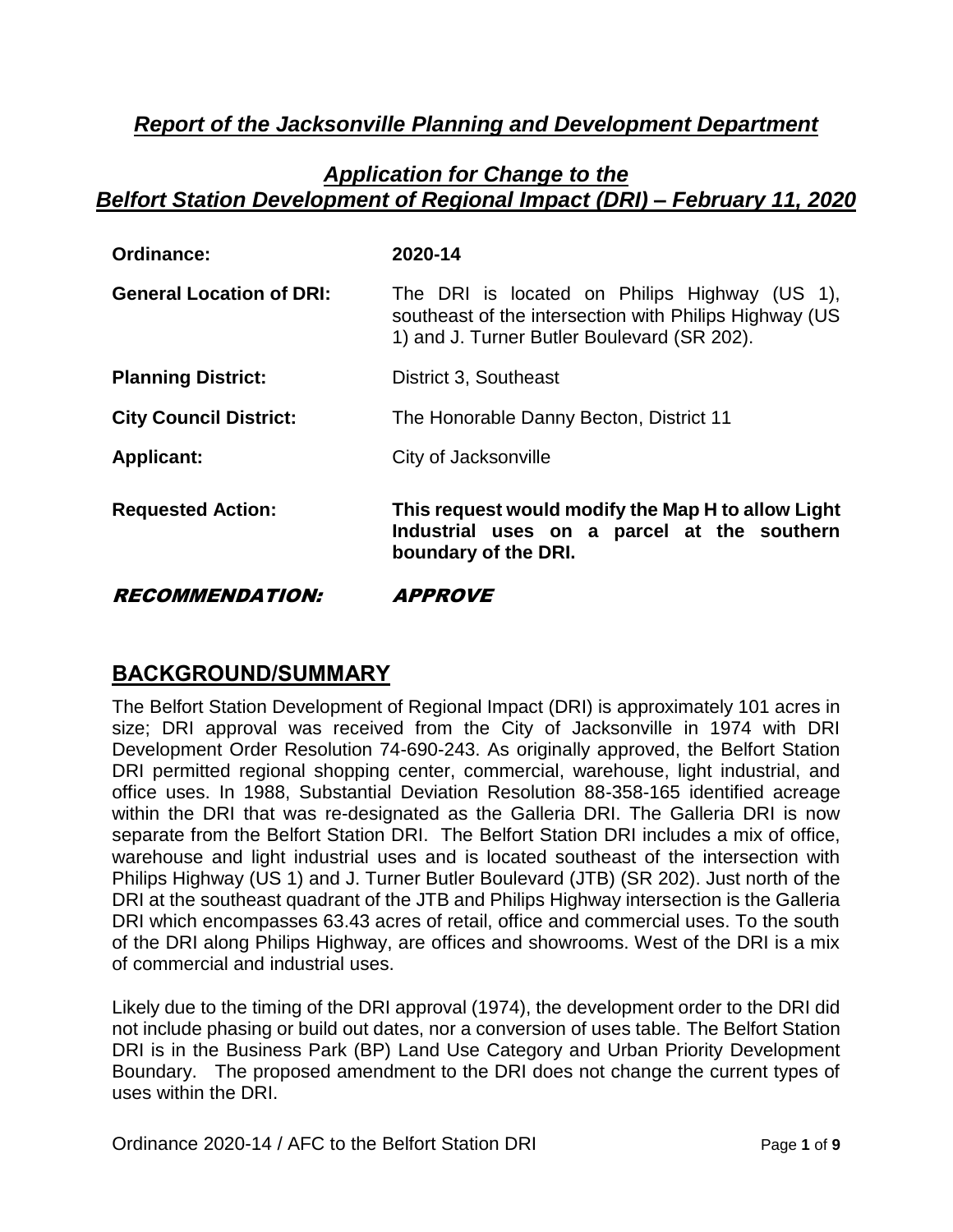The Master Plan Map H for the DRI would be amended to include an additional area for light industrial development. The proposed Map H identifies the area for the proposed light industrial uses on the southern boundary and the southeast portion of the DRI. Currently, the Map H identifies this parcel for "office" use. The proposed Map H would allow "office/light industrial" uses.

According to the applicant, the change is needed to extend the current business for the processing and recycling of wood debris of the abutting light industrial property. A land use amendment from BP to Light Industrial (LI) (Ordinance 2020-12) and a rezoning from Planned Unit Development to Industrial Light (IL) (Ordinance 2020-13) are companion applications to this amendment to the DRI.

The proposal does not change the types of uses permitted within the DRI, and there will not be an increase in the overall development rights allowed within the DRI. The DRI has remaining light industrial development rights, therefore a conversion of uses will not be needed.

See attached location, land use and Map H maps for further clarification.

## **Review and Analysis**

### Transportation Division

The Planning and Development Department's Transportation Division reviewed the proposed modification and has no objection to the changes to Map H of Belfort Station DRI. The proposed land use amendment associated with the site has the development potential of 90,431 SF of industrial space and could generate approximately 449 daily vehicular trips onto the roadway network. Subject site is accessible via Cypress Plaza Drive, a local road which intersects with Phillips Highway (US 1) to the west. This segment of Phillips Highway between J. Turner Butler Boulevard and Baymeadows Road is operating at its capacity and is subject to FDOT review and access management requirements.

### Vision Plan

The site is located within the boundaries of the Southeast Jacksonville Vision Plan. This DRI is located in an area the plan identifies as an Activity Center for office and mixed uses along a Major Transportation Corridor, Philips Highway. The Vision Plan encourages redevelopment in this area of existing commercial and industrial uses; Guiding Principle Two describes redevelopment in this area as one of the greatest opportunities to support growth in the District. Additionally, the proposed changes are consistent with the Vision Plan's Guiding Principle Four to "provide for economic growth". This principle focuses on integrating and coordinating this area of the district into an areawide plan of commercial, industrial, and residential and therefore, contributes to economic growth as encouraged under Guiding Principle Four.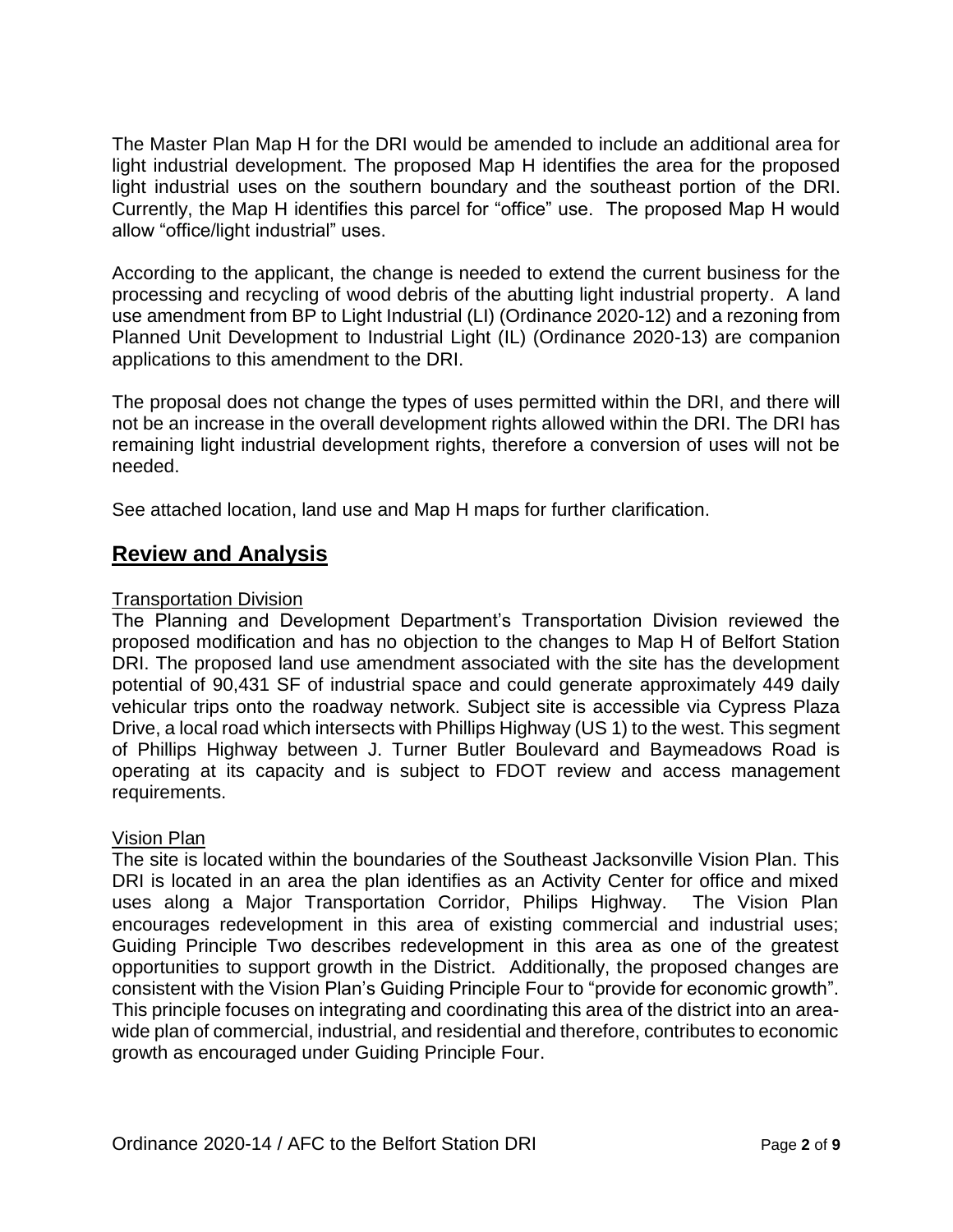### Industrial Zones

The Belfort Station DRI is located within the "Industrial Situational Compatibility" Zone. Industrial Sanctuary and Industrial Situational Compatibility Zones are areas identified on the Industrial Preservation Map (Map L-23) of the Future Land Use Element of the 2030 Comprehensive Plan as strategically located industrial lands that may be suitable for future industrial expansion and economic development.

#### Land Use Categories

The Business Park (BP) land use category of the Future Land Use Element of the 2030 Comprehensive Plan is intended to accommodate commercial office and light industrial uses. However, the applicant intends to utilize the property with uses associated with the Light Industrial (LI) land use category which provides for industrial uses with fewer objectionable impacts than Heavy Industrial (HI) such as noise, odor, toxic chemical and wastes. In order to extend the current processing use of the abutting property, a companion land use change to Light Industrial (LI) has been submitted with Application L-5419-19A, Ordinance 2020-12.

#### 2030 Comprehensive Plan

The proposed Application for Change to the DRI is consistent with the following Objective and Policies of the **Future Land Use Element** of the 2030 Comprehensive Plan.

- Policy 1.1.11 Encourage that new non-residential projects be developed in designated nodal and corridor development areas as provided in the Plan Category Descriptions of the Operative Provisions, in appropriate commercial infill locations, or as a Transit Oriented Development (TOD), as described in this element.
- Policy 3.2.1 The City shall promote development of commercial and light/service industrial uses in the form of nodes, corridor development, centers or parks.
- Policy 3.2.7 The City shall implement the locational criteria of this element for commercial and industrial uses consistent with the character of the areas served, availability of public facilities, and market demands.
- Policy 3.2.30 The area shown on the Industrial Preservation Map (Map L-23) as "Industrial Sanctuary" or "Areas of Situational Compatibility" are presumed to be appropriate for land use map amendments to industrial categories, subject to a case-by-case review of consistency with State and regional plans and the Comprehensive Plan.

The proposed change to DRI is consistent with the following Policy of the **Transportation Element** of the 2030 Comprehensive Plan.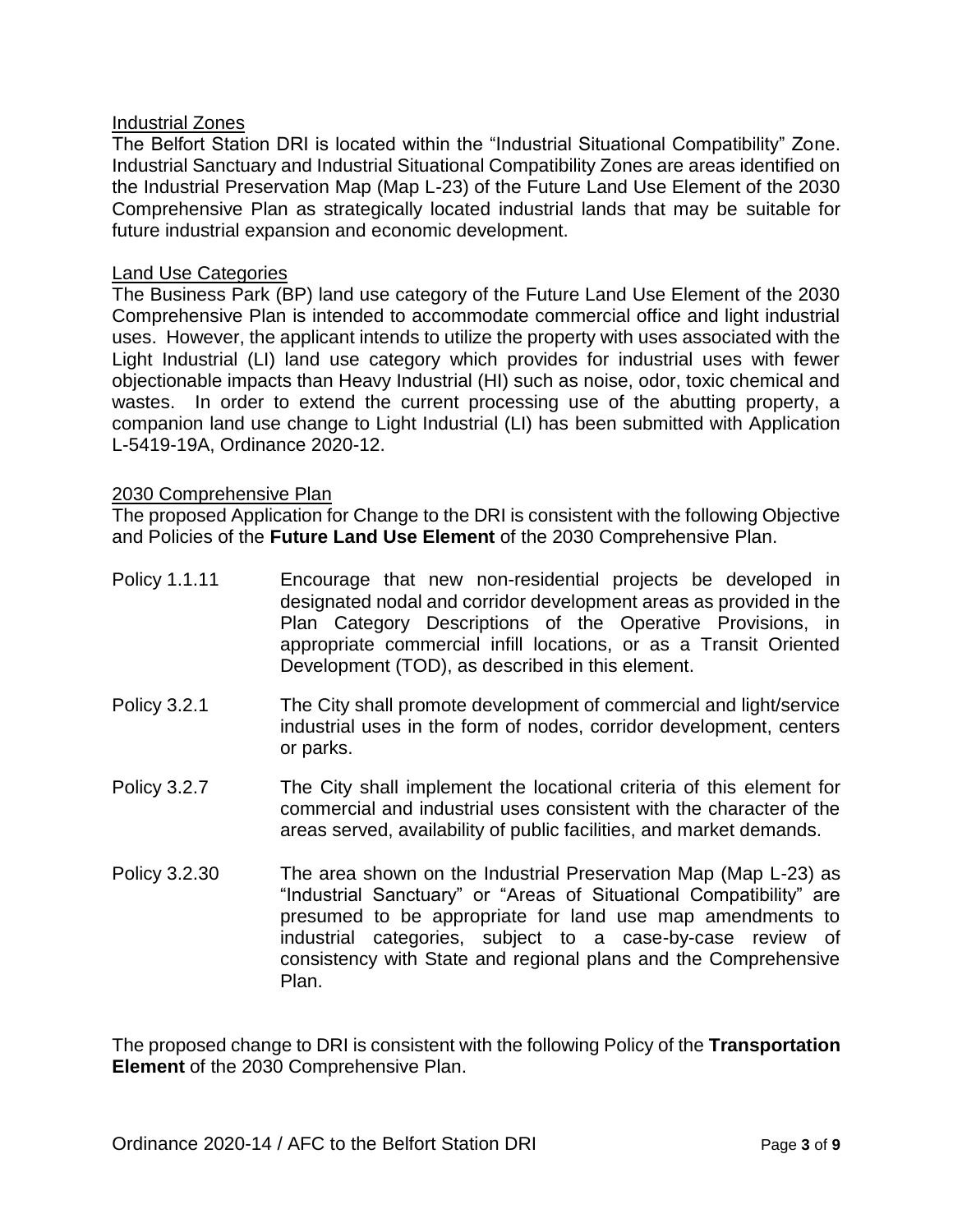Policy 2.3.8 The City shall encourage, through the development review process, development that will minimize external trip generation through the integration of land uses by requiring such measures as interconnecting land uses, sharing access drives and off-street parking areas, and encouraging planned unit developments. The City's Land Development Regulations shall be revised as necessary to enforce this policy.

The proposed change facilitates continued development of the Multi-Use DRI by including an additional allowable location of light industrial uses within the DRI furthering the project's consistency with Policies 1.1.11, 3.2.1, and 3.2.7 of the Future Land Use Element.

The site is located in an Industrial Situational Compatibility Zone which identifies the area as appropriate for industrial uses and expansions. Therefore, the proposed change for light industrial use on the subject parcel is consistent with FLUE Policy 3.2.30.

Additionally, the change in the allowable location of light industrial land use within the DRI continues the original plan to provide a mix of uses to serve the area. The proposed change would not result in any significant impact on the roadway network. Therefore, the proposed DRI amendment is consistent with Policy 2.3.8 of the Transportation Element.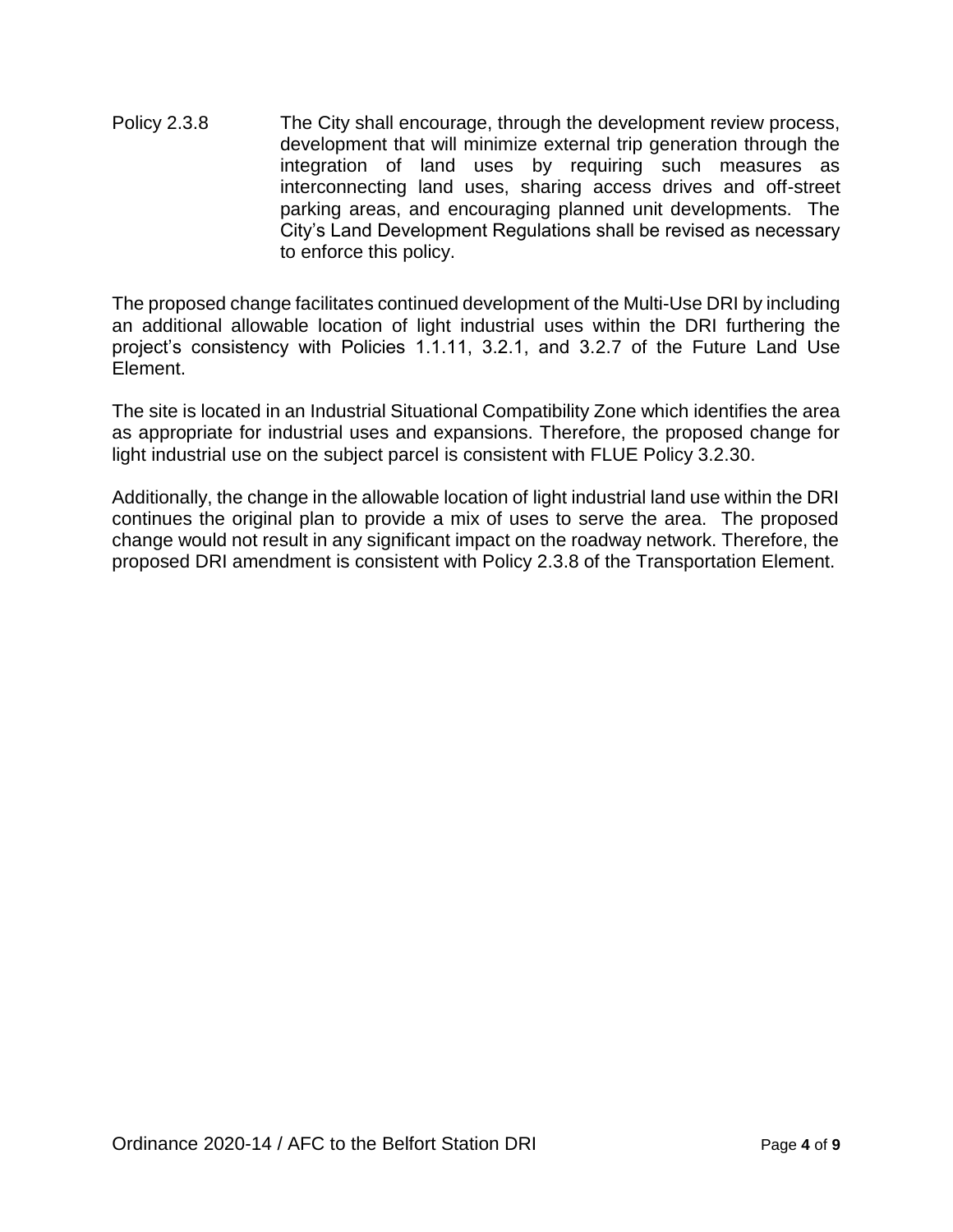

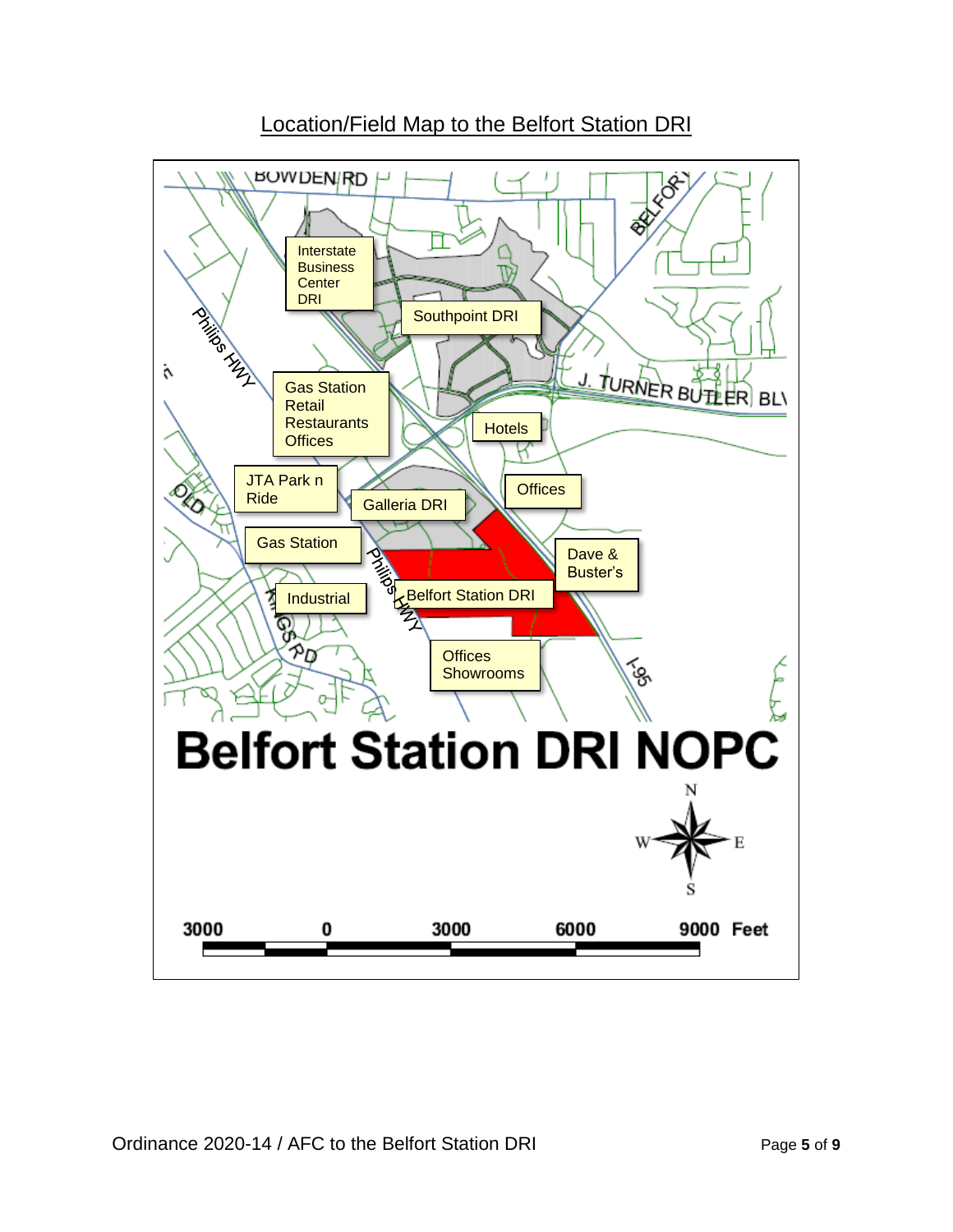

Area of Proposed Change to the Belfort Station DRI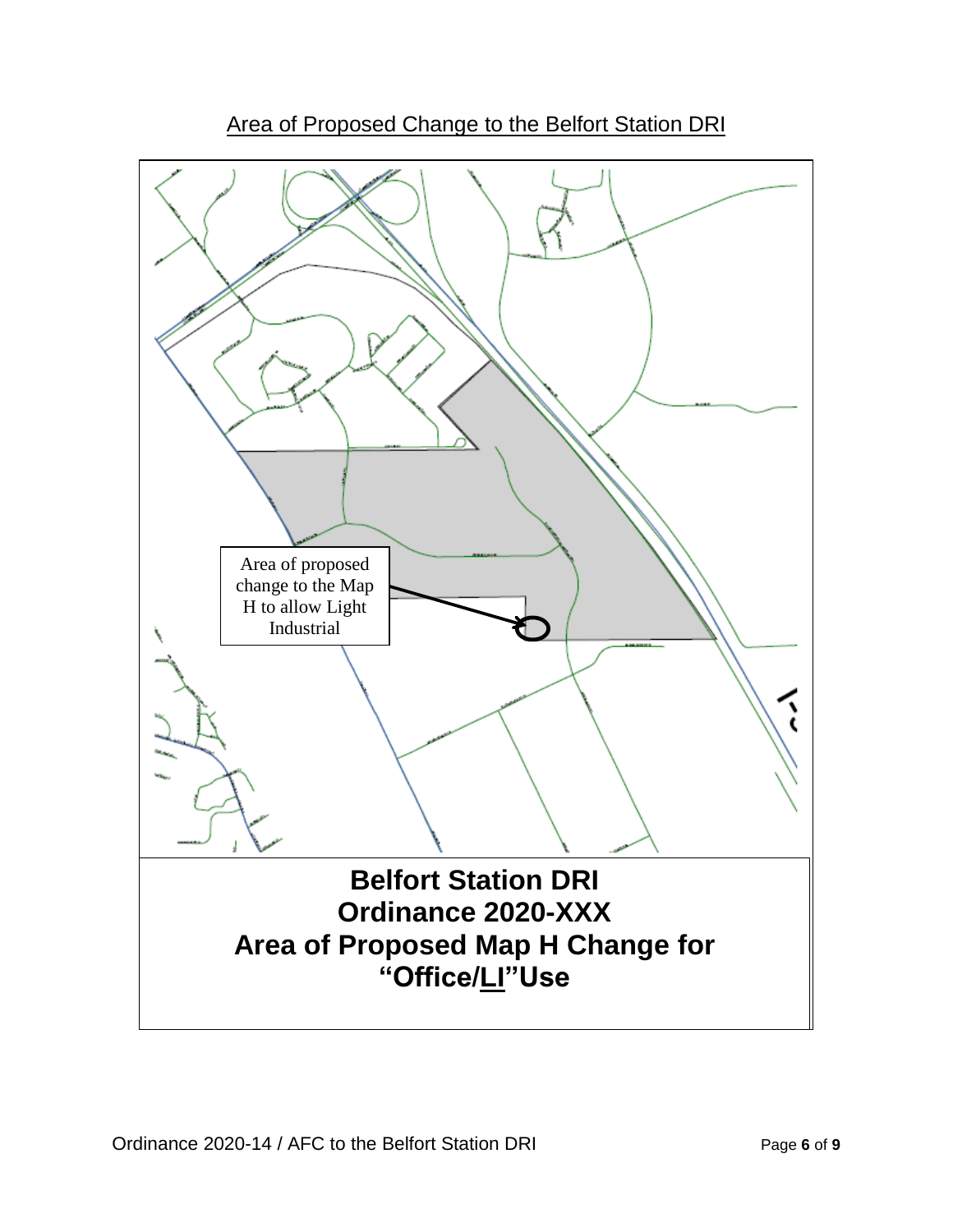

# Current Land Use Map to the Belfort Station DRI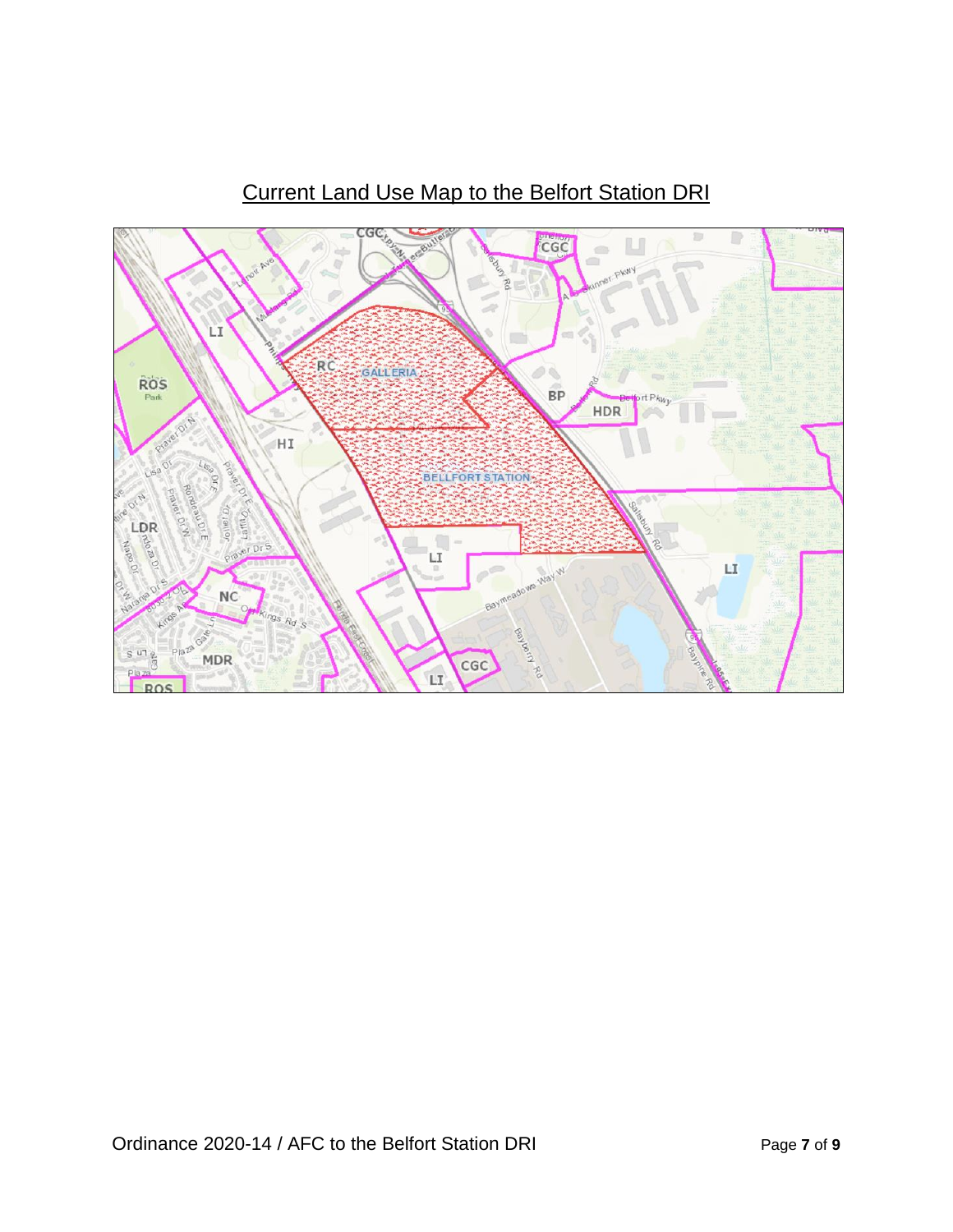



Ordinance 2020-14 / AFC to the Belfort Station DRI Page **8** of **9**